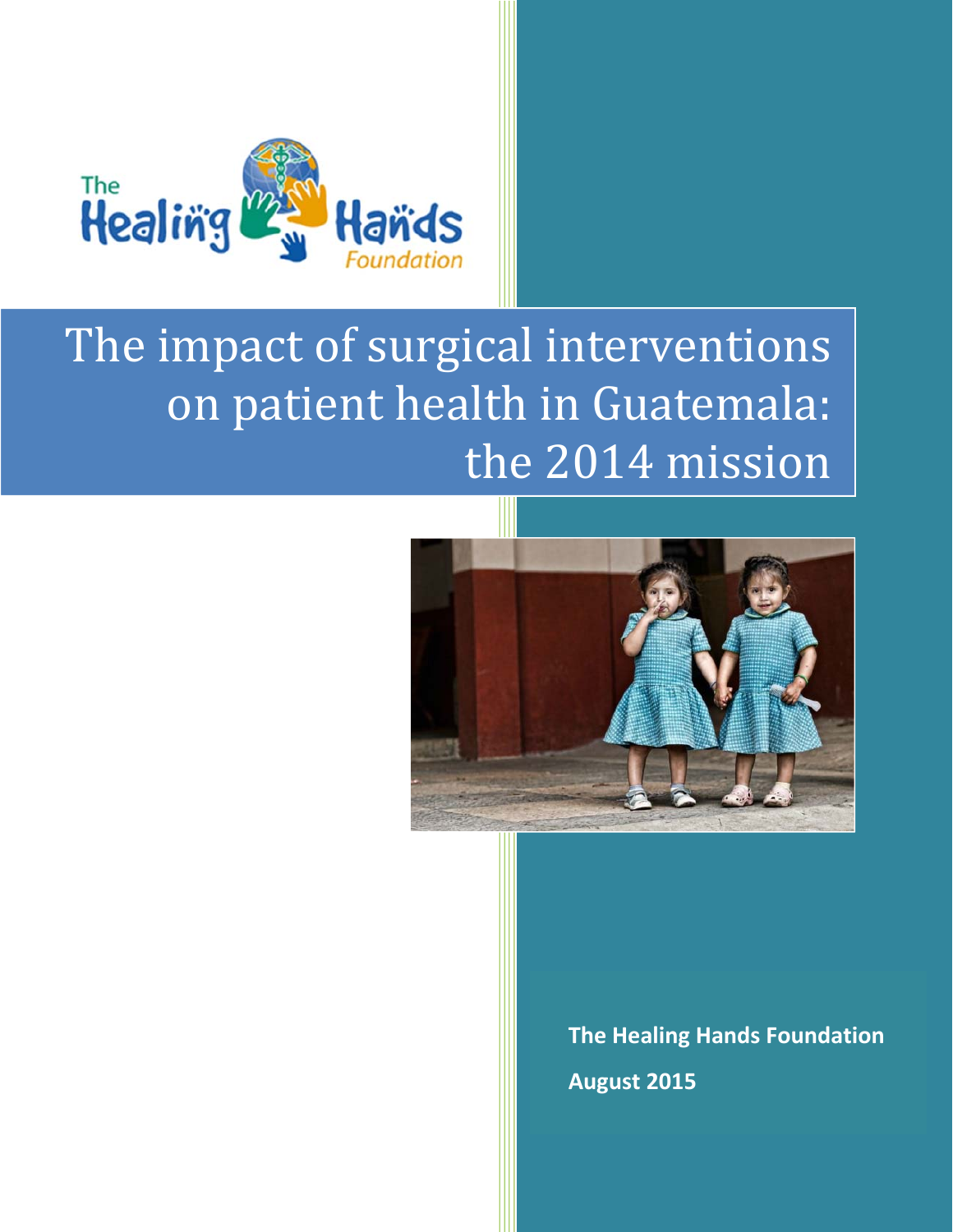

#### **Summary**

The Healing Hands Foundation (THHF) provides high quality, free surgical procedures, medical treatment, dental care, and educational support in Guatemala. Through established in‐country partnerships, THHF engages with communities to identify and treat patients, improve health care infrastructure, and provide needed medical training to surgeons, doctors, and community health care workers. Despite Guatemala's middle income status, health outcomes here compare unfavorably with those of other much poorer countries. Child mortality (43 per 1,000 live births) and maternal mortality (136 per 100,000 live births) are the highest in Central America. Guatemala experiences extreme inequalities that reflect the exclusion and disparity affecting the indigenous and rural populations. According to the World Health Organization, 20% of Guatemala's people lack regular access to health services (2), and these people represent the poor, rural, young and indigenous. Chronic malnutrition and inadequate health education remain major problems among the rural indigenous communities. These communities face a series of barriers to health care including transport time and cost, language barriers, low or no literacy and the time and cost of consult and treatment.

In October ‐ November 2014, 42 medical and dental professionals traveled to Patzún, Guatemala, for THHF and performed surgeries and provided dental care to people in need. These volunteers consisted of trained surgeons, fellows, nurses, cardiologists, dentists, nurses, anesthesiologists, and medical technicians. THHF performed 71 surgeries on 70 patients, ages 3 months to 71 years (36 male, 36 female), and the dental team provided service to approximately 300 patients. The most commonly performed surgeries during this mission were hernia repairs (n=16), microtia or ear repairs (n=11), and cyst or fistula removals (n=8). In addition, surgeons provided 6 cleft palate and lip repairs on four children (all under 5 years) and two adults. Across the 71 procedures, THHF averted 279 DALYs, thus saving 279 years of quality life across the 70 patients.

Future expansion of THHF services relies on effective and reliable data collection to improve worksite capacity, patient safety, and to evaluate program effectiveness and identify new areas to expand our impact while protecting patient privacy.

> *The Healing Hands Foundation* **|** *Healing Our World… One Child at a Time!* **7 Scotts Manor Ct. - Freeland, MD 21053 - USA thhf@thhfoundation.org www.thhfoundation.org**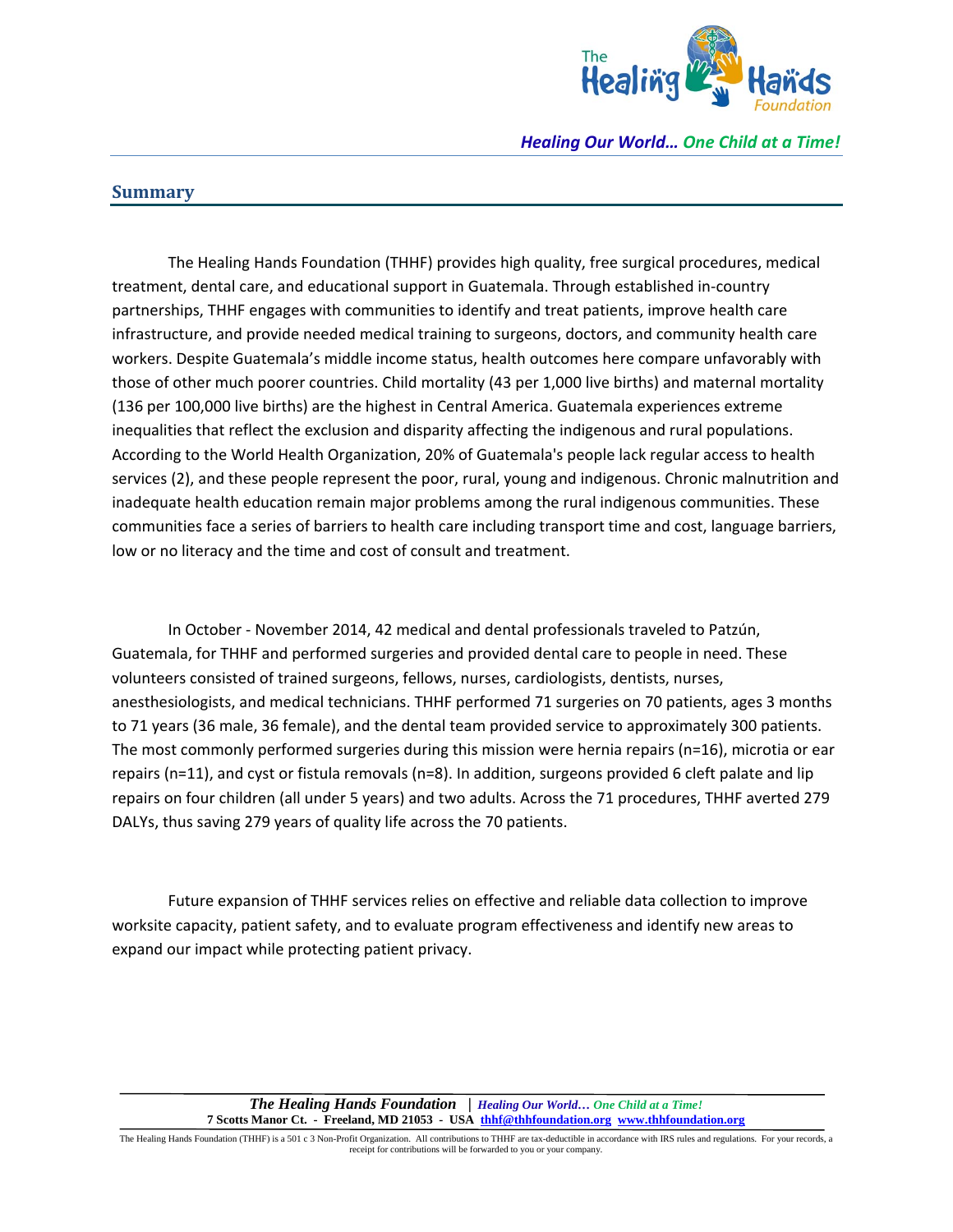

# **Acknowledgements**

We would like to thank all the diligent volunteers from THHF and the THHF Guatemala Branch, who professionally and collaboratively work to provide ongoing support and mentorship to the Guatemalan people. We thank the following organizations for their generous support for our missions: The Dorothy Haus Ross Foundation for funding to purchase medical equipment for the mission, American Airlines, RTS Family Foundation for funding used to expand the recovery room and add an OR procedures room, Rotary Club of Baltimore, Mia Sutphin Foundation and the THHF‐Guatemala Board of Directors, and Team Hereford/Ragnar for raising funds to cover 14 surgeries. We thank Marco Ávila and Steven Gandara for their leadership and logistics skills that make our work possible. We also deeply appreciate the hospitality and collaboration from the caring staff at Corpus Christi hospital.

# **The Healing Hands Foundation**

The Healing Hands Foundation (THHF) is a non‐profit organization founded in 2007 that provides medical services to children and adults around the world. The THHF mission is to provide high quality surgical care to children with complex congenital malformations in areas lacking resources and expertise. The medical staff of THHF has decades of combined experience, and its doctors, dentists and nurses have practiced medicine in countries around the world, including Ecuador, Colombia, Guatemala,

All Guatemala missions are located at the Corpus Christi Hospital in Patzún, Chimaltenango, Guatemala, which has 3 operating rooms thanks to generous funding by THHF donors and grants, including the RTS and Ross foundations. Patients are either referred to THHF by other medical doctors working in the region, or added to the list during a pre‐mission trip in October, where THHF medical staff examined and identified candidate patients for surgery. Patients come from all over the country to receive THHF treatment and care.

# **Conditions in Patients Requiring Surgery**

During the 2014 mission, 72 patients presented for surgery and the dental team saw approximately 300 patients. Surgical patients presented with conditions of groin, ear, mouth, eyes, core, extremities, and areas of the head or neck. There were 36 males and 36 females, of which 33 (46%) were under the age of 18 years, and 11 (15%) were under age 5 years. The majority of primary conditions treated by THHF surgeons were those that affected the mouth or lip (n=12) and these were mostly due to cleft palate and lip (Table 1). Afflicted areas of the groin (n=17) were mostly due to hernias, while congenital deformities such as undeveloped ear (microtia; n=12) were also most common among patients presenting for surgery.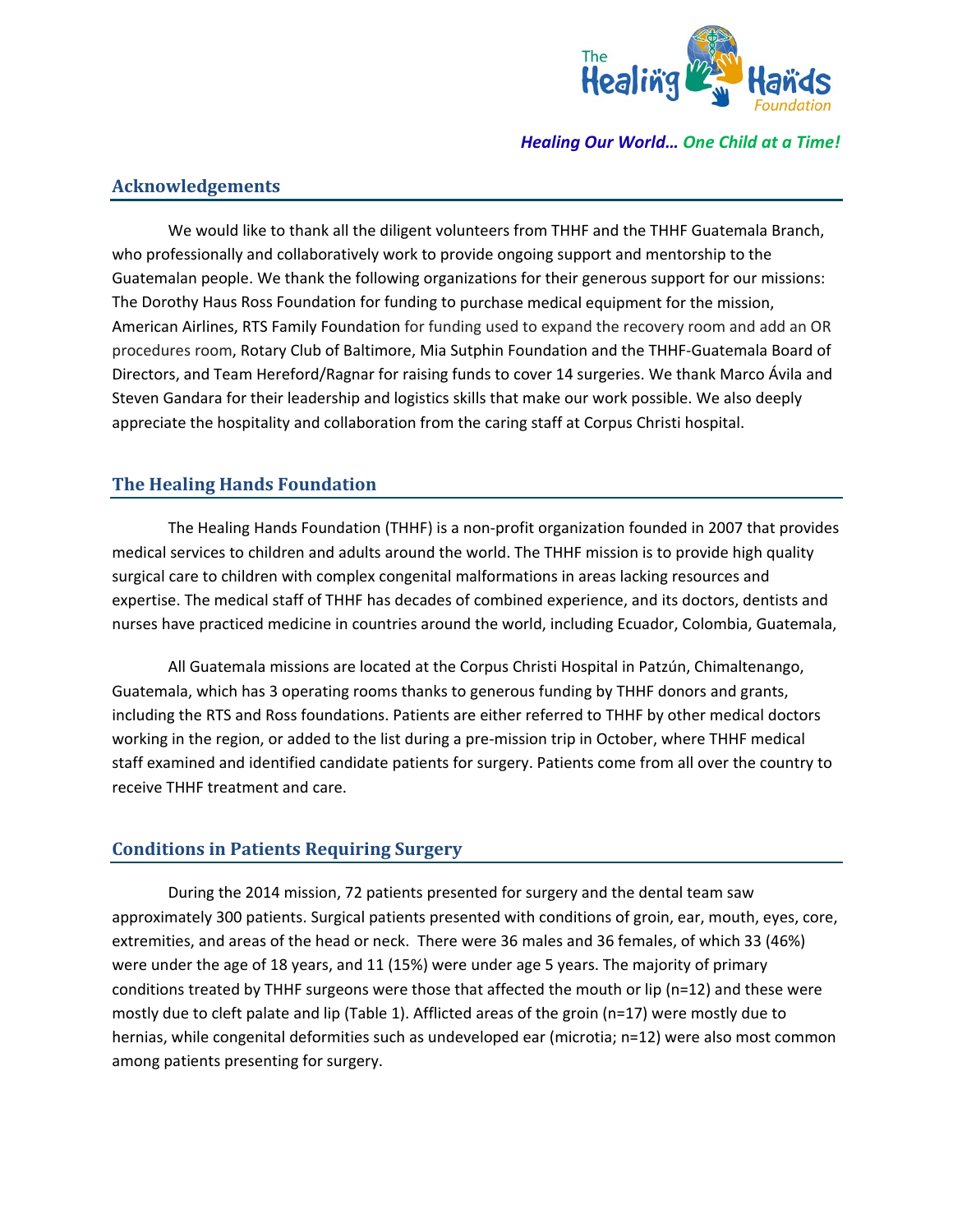

## **Acknowledgements**

We would like to thank all the diligent volunteers from THHF and the THHF Guatemala Branch, who professionally and collaboratively work to provide ongoing support and mentorship to the Guatemalan people. We thank the following organizations for their generous support for our missions: The Dorothy Haus Ross Foundation for funding to purchase medical equipment for the mission, American Airlines, RTS Family Foundation for funding used to expand the recovery room and add an OR procedures room, Rotary Club of Baltimore, Mia Sutphin Foundation and the THHF‐Guatemala Board of Directors, and Team Hereford/Ragnar for raising funds to cover 14 surgeries. We thank Marco Ávila and Steven Gandara for their leadership and logistics skills that make our work possible. We also deeply appreciate the hospitality and collaboration from the caring staff at Corpus Christi hospital.

# **The Healing Hands Foundation**

The Healing Hands Foundation (THHF) is a non‐profit organization founded in 2007 that provides medical services to children and adults around the world. The THHF mission is to provide high quality surgical care to children with complex congenital malformations in areas lacking resources and expertise. The medical staff of THHF has decades of combined experience, and its doctors, dentists and nurses have practiced medicine in countries around the world, including Ecuador, Colombia, Guatemala,

All Guatemala missions are located at the Corpus Christi Hospital in Patzún, Chimaltenango, Guatemala, which has 3 operating rooms thanks to generous funding by THHF donors and grants, including the RTS and Ross foundations. Patients are either referred to THHF by other medical doctors working in the region, or added to the list during a pre‐mission trip in October, where THHF medical staff examined and identified candidate patients for surgery. Patients come from all over the country to receive THHF treatment and care.

# **Conditions in Patients Requiring Surgery**

During the 2014 mission, 72 patients presented for surgery and the dental team saw approximately 300 patients. Surgical patients presented with conditions of groin, ear, mouth, eyes, core, extremities, and areas of the head or neck. There were 36 males and 36 females, of which 33 (46%) were under the age of 18 years, and 11 (15%) were under age 5 years. The majority of primary conditions treated by THHF surgeons were those that affected the mouth or lip (n=12) and these were mostly due to cleft palate and lip (Table 1). Afflicted areas of the groin (n=17) were mostly due to hernias, while congenital deformities such as undeveloped ear (microtia; n=12) were also most common among patients presenting for surgery.

> *The Healing Hands Foundation* **|** *Healing Our World… One Child at a Time!* **7 Scotts Manor Ct. - Freeland, MD 21053 - USA thhf@thhfoundation.org www.thhfoundation.org**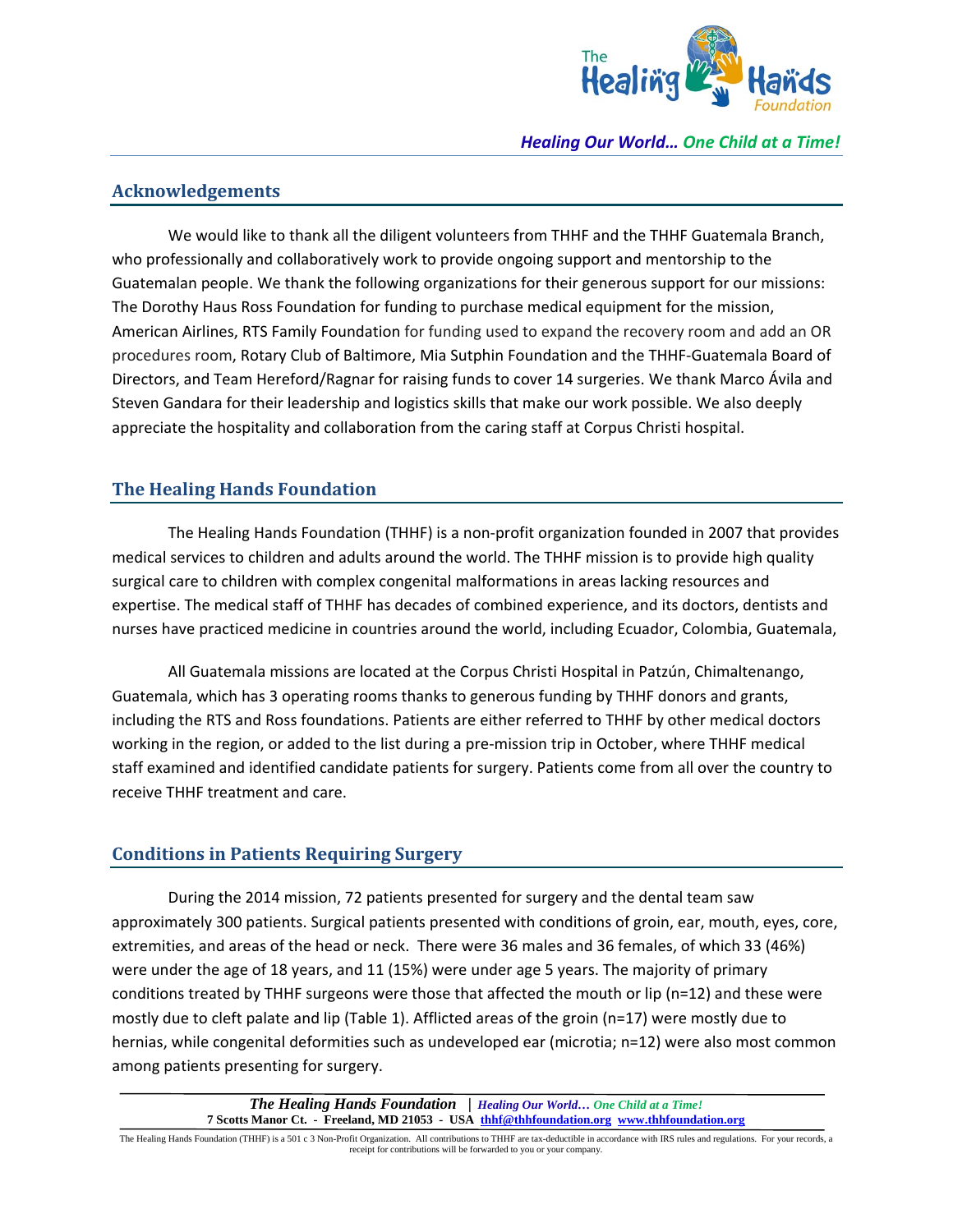

| <b>Body Area Affected</b> | Cases<br>Presented |
|---------------------------|--------------------|
| Head / Neck/ Face         | 7                  |
| Eye                       | 1                  |
| Ear                       | 12                 |
| Lip/Nose                  | 7                  |
| Groin                     | 17                 |
| Core                      | 5                  |
| Mouth                     | 5                  |
| Foot                      | 3                  |
| Leg                       | $\overline{2}$     |
| <b>Wrist</b>              | $\overline{2}$     |
| Hand                      | 4                  |
| Arm                       | 4                  |
| Not specified*            | 3                  |
| <b>TOTAL</b>              | 72                 |

#### **Table 1 – Cases by Body Area in 2014.**

\*three patients had multiple affected areas or the specific body region affected was not recorded.

#### **Medical Team Activities**

In 2014, a total of 71 surgical procedures were performed on 70. Two patients did not receive surgery (one scar reduction from a dog bite, and one circumcision), and one patient received ear tag removal and fistula repair. Since 2011, THHF has had four missions to Patzún, and has performed a total of 233 surgical procedures on 229 patients, ranging in ages from 3 months to 75 years (See Table 2)!

> *The Healing Hands Foundation* **|** *Healing Our World… One Child at a Time!* **7 Scotts Manor Ct. - Freeland, MD 21053 - USA thhf@thhfoundation.org www.thhfoundation.org**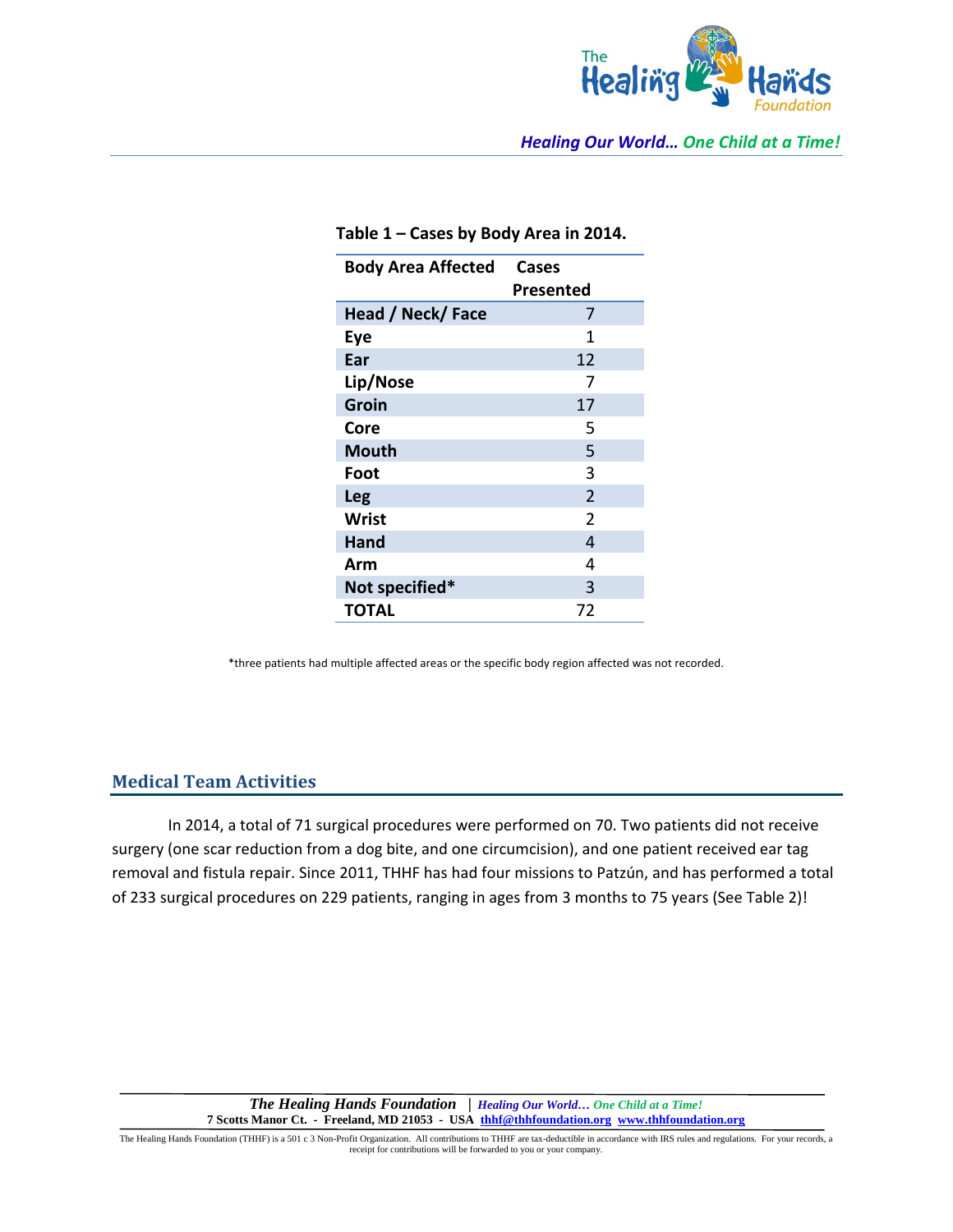

| <b>Procedure</b>                                    | 2011           | 2012           | 2013           | 2014           | <b>4-Year Total</b> |
|-----------------------------------------------------|----------------|----------------|----------------|----------------|---------------------|
| Cleft lip repair                                    | $\overline{7}$ | $\mathbf{1}$   | 5              | $\overline{4}$ | 17                  |
| Cleft palate repair                                 | 7              | 3              | 7              | $\overline{2}$ | 19                  |
| Contracture release / scar reduction                | 5              | $\overline{2}$ | $\mathbf{1}$   | $\overline{4}$ | 12                  |
| Dacryo-cysto-rhinoplasty                            |                | $\mathbf{1}$   |                |                | $\mathbf{1}$        |
| Excisions (mass, lipoma, cyst, skin tags, etc)      | 6              | 22             | $\overline{7}$ | 16             | 51                  |
| Frenectomy                                          |                | $\mathbf{1}$   | $\mathbf{1}$   | $\mathbf{1}$   | 3                   |
| <b>Frontal Condyloma</b>                            | $\mathbf{1}$   |                |                |                | $\mathbf{1}$        |
| Granuloma removal                                   |                |                |                | $\mathbf{1}$   | $\mathbf{1}$        |
| Hemifacial microsomia Kaban Type 1                  |                | $\mathbf{1}$   |                |                | $\mathbf{1}$        |
| Hernia repair (femoral)                             |                | 3              |                |                | 3                   |
| Hernia repair (inguinal)                            |                | 18             | 3              | 15             | 36                  |
| Hernia repair (umbilical)                           | $\mathbf{1}$   | 2              |                | 1              | 4                   |
| Inferior earlobe repair                             |                | $\mathbf{1}$   |                |                | $\mathbf{1}$        |
| Keloid repair                                       | 3              |                | $\overline{2}$ | 3              | 8                   |
| Lip release                                         |                | $\mathbf{1}$   |                |                | $\mathbf{1}$        |
| Lip/nose repair/revision or Z-plasty                | $\mathbf{1}$   | $\mathbf{1}$   | $\mathbf{1}$   | 4              | 7                   |
| Lipoma or mass                                      |                |                | 10             |                | 10                  |
| Microtia / ear repair                               | 5              | 5              | 7              | 11             | 28                  |
| Nasolabiablasty                                     | $\mathbf{1}$   |                |                |                | $\mathbf{1}$        |
| Orchiopexy                                          | $\mathbf{1}$   | $\overline{4}$ | 4              |                | 9                   |
| Palate fistula repair/ closure                      |                | $\mathbf{1}$   |                |                | $\mathbf{1}$        |
| Reconstruction of jaw                               | $\mathbf{1}$   |                |                |                | $\mathbf{1}$        |
| <b>Removal of Digit</b>                             | $\overline{2}$ | 3              | $\mathbf{1}$   | $\overline{2}$ | 8                   |
| Repair obstructed lacrimal conduit/eye<br>infection |                | $\mathbf{1}$   |                |                | $\mathbf{1}$        |
| Syndactyly surgery                                  |                |                |                | $\overline{4}$ | $\overline{4}$      |
| <b>Tonsil removal</b>                               |                |                | $\mathbf{1}$   |                | $\mathbf{1}$        |
| Other procedures                                    |                |                |                | $\overline{3}$ | 3                   |
| <b>TOTAL</b>                                        | 41             | 71             | 50             | 71             | 233                 |

## **Table 2 – Procedures Performed on Patients Each Mission.**

*The Healing Hands Foundation* **|** *Healing Our World… One Child at a Time!* **7 Scotts Manor Ct. - Freeland, MD 21053 - USA thhf@thhfoundation.org www.thhfoundation.org**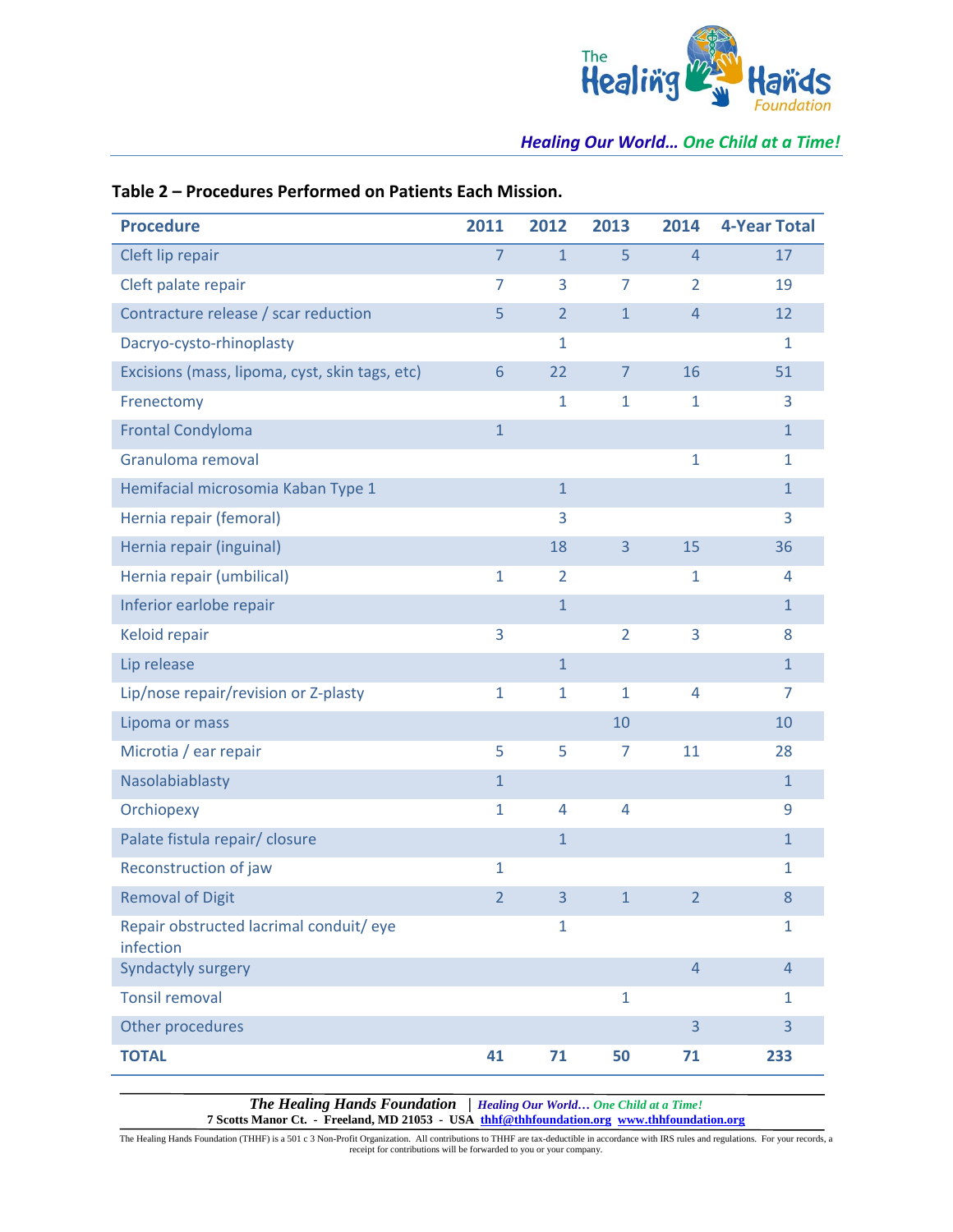

## **Our Impact on Disease Burden**

The impact that the above surgeries have on the quality of life and in extending life can be determined through the estimation of DALYs (Disability‐Adjusted Life Years). The DALY is an estimate of disease burden and each DALY is defined as 1 year of quality life lost due to medical condition or disease. Surgeries correcting these conditions reduce the number of years of quality life lost, hence "averting" DALYs; i.e. this is the desirable effect for medical missions. The mission's effectiveness in reducing disease burden is estimated by the cost for each DALY averted.

During the 2014 mission, surgical interventions by THHF averted 279 DALYs, thereby saving 279 years of quality life for their patients. Overall, each procedure resulted in an average savings of 3.9 years quality life for every procedure performed by THHF surgeons. When evaluating which procedures had the highest impact, we found that most DALYs were averted through hernia, cleft palate, and cleft lip repairs (See Table 3).

| <b>2014 Guatemala Mission</b> | <b>No. Procedures</b> | <b>DALYs averted</b> | <b>DALYs</b>      |
|-------------------------------|-----------------------|----------------------|-------------------|
| <b>Procedures</b>             | $(n=71)$              | $(tot=279)$          | averted/procedure |
| Burn scar reduction /         | $\overline{4}$        | 0.41                 | 0.1               |
| release                       |                       |                      |                   |
| <b>Keloid</b>                 | 3                     | --                   | --                |
| Cleft lip repair              | $\overline{4}$        | 19.68                | 4.9               |
| Cleft palate repair           | $\overline{2}$        | 11.32                | 5.7               |
| Cyst / legion / fistula       | 8                     |                      |                   |
| removal                       |                       |                      |                   |
| Extra digit removal           | $\overline{2}$        | --                   | --                |
| Skin or ear tag removal       | 1                     | --                   | --                |
| Frenectomy                    | 1                     | 0.06                 | 0.1               |
| Granuloma removal             | $\mathbf{1}$          | 0.005                | 0.01              |
| Hernia repair                 | 16                    | 246.90               | 15.4              |
| Lip / nose repair             | $\overline{4}$        | 0.23                 | 0.1               |
| Lipoma or mass                | 7                     | 0.004                | $-$               |
| Microtia / ear repair         | 11                    | $- -$                | $- -$             |
| <b>Syndactyly surgery</b>     | 4                     | 0.26                 | 0.1               |

**Table 3 – Number of Quality Life Years Saved (DALYs averted) through Surgical Interventions during the 2014 THHF Mission.**

The high impact of hernia and cleft lip and palate repairs is due to several reasons: first, of the patient conditions presented, these carry the highest risk of death and disability should they remain

*The Healing Hands Foundation* **|** *Healing Our World… One Child at a Time!* **7 Scotts Manor Ct. - Freeland, MD 21053 - USA thhf@thhfoundation.org www.thhfoundation.org**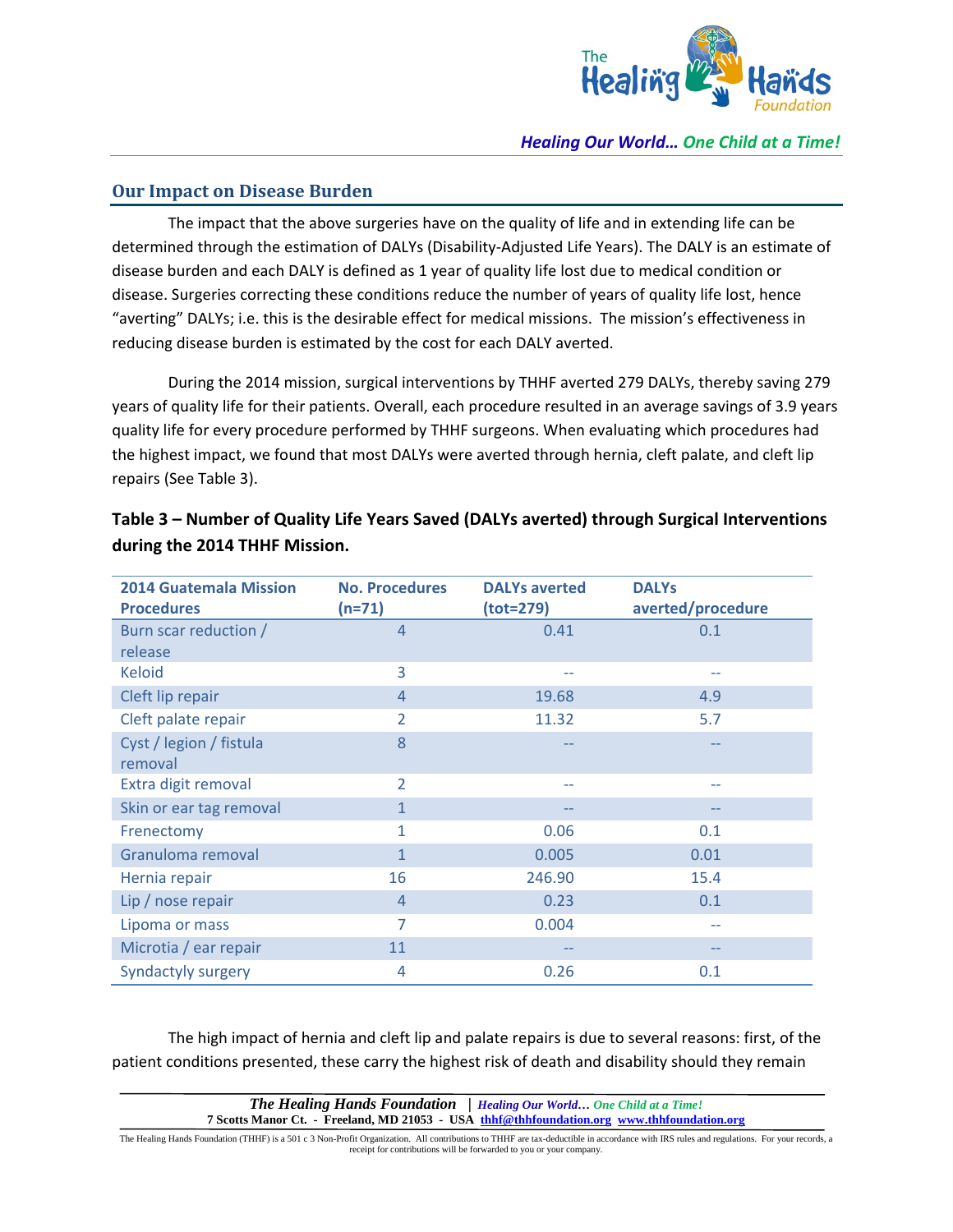

untreated. Secondly, young patients who are given potentially life‐saving surgery have overall more years "saved" than older patients, due to overall life expectancies which are accounted for in the lifelong DALY calculations. This means that the earlier a patient is treated, the higher the impact in reducing the disease burden. Cleft palate and lip repairs are especially impactful in children under 5. It is during ages 0 to 5 where the risk of death and disability due to cleft palate and lip is particularly high. In 2014, there were four cleft palate and/or lip patients who were under age 5 years. In total, 10 patients were under 5 years old, and 1.3 DALYs were averted before age 5 years for these 10 children.

Some conditions are not considered life‐threatening or particularly disabling, so not all procedures contribute toward DALYs averted. Still, microtia repairs and similar procedures have an enormous positive impact on those patients' lives in terms of reducing social stigmas associated with deformities and improve self‐esteem.

## **Dental Team Activities**

In 2014, a total of 296 dental procedures were performed on 163 patients (Ages ranges from 5‐ 55 years all. 65% females). The dental team performed all their dental efforts in two location (Patzun and Finca Las Margaritas). Since 2009, THHF has had six dental missions and has performed over 2,500 dental procedures. Below is a summary of the 2014 dental mission led by Dr. Oswald Cameron:

#### **Results Guatemala 2014 – Dental Team.**

Patzun= 48 patients / 117 procedures

Finca Las Margaritas=115 patients / 179 procedures

**Total: 163 patients / 296 procedures** 

Availability of local functional dental equipment made a great positive impact in ease of traveling and delivery of dental care. We should continue working together with THHF‐Guatemala to achieve complete availability of dental equipment, instrumentation and supplies.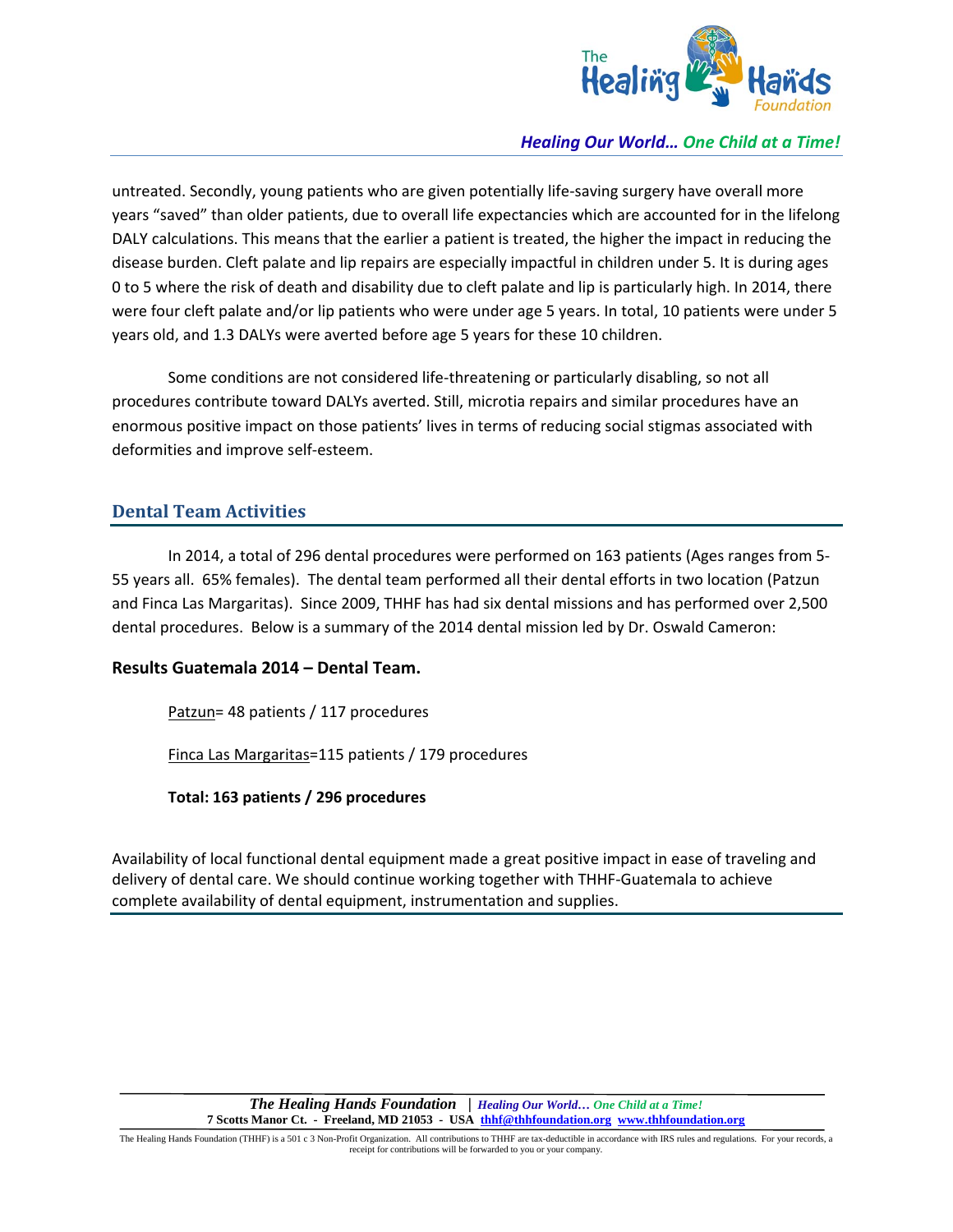

## **Needs for Future Missions:**

THHF has the following needs to expand its capacity and impact, while maintaining the highest level of quality and service.

1. Electronic Record Keeping. After 6 missions to Corpus Christi Hospital in Patzún, THHF doctors are seeing some repeat patients, and it is difficult to pull patient histories from paper files. Electronic record keeping will improve tracking and documenting patient health status and history, maintain quality and completeness of data, and streamline patient in‐take process. The benefits would also be shared by the Corpus Christi hospital, and there may even be potential for health information sharing with the local Patzún health clinic, providing valuable information on patient medical histories and alerting doctors to potential hidden problems.

2. Formalize Impact Evaluations. Formal data analysis and a comprehensive assessment of all THHF missions to Guatemala will help identify future needs, monitor effectiveness and performance, and help identify areas in which THHF can expand to better serve the community. Seek IRB approval to ensure ethical oversight and find partners for funding new projects.

3. Determine Methods for Patient Follow-up. Identify strategies to follow patients' outcomes after THHF mission is completed.

4. Expand Mentoring and Education Plan. Streamline the process and expectations for training local doctors and medical students, including both Guatemalan students and those volunteering from the U.S., and identify an application process, roles and responsibilities, training goals, and lesson plans.

5. Expand the Power Generator System for Corpus Christi Hospital. As many Latin American countries neighborhoods loose power periodically. We experience that last year while we were ready to start two surgeries. This type of incidents cannot occur while we perform our surgeries. For this reason we will be seeking funding to install a power generator system that can provide electricity for the entire hospital. We will be reaching out to potential donor to cover this project.

Finally, continued collaboration with THHFG for logistical support has been and will remain key for THHF support in Guatemala. Having in‐country support is tremendous and adds additional local funding to support THHF missions. THHFG also streamlines all logistical activities, allowing the physicians and surgeons to focus on their medical work and fulfill the purpose of the mission.

#### **Data Analysis and Assumptions**

The DALY metric is calculated as DALY = YLL + YLD, where YLL represents years of life lost due to the condition, and YLD the years lived with disability for non-fatal conditions. To calculate YLL, we used